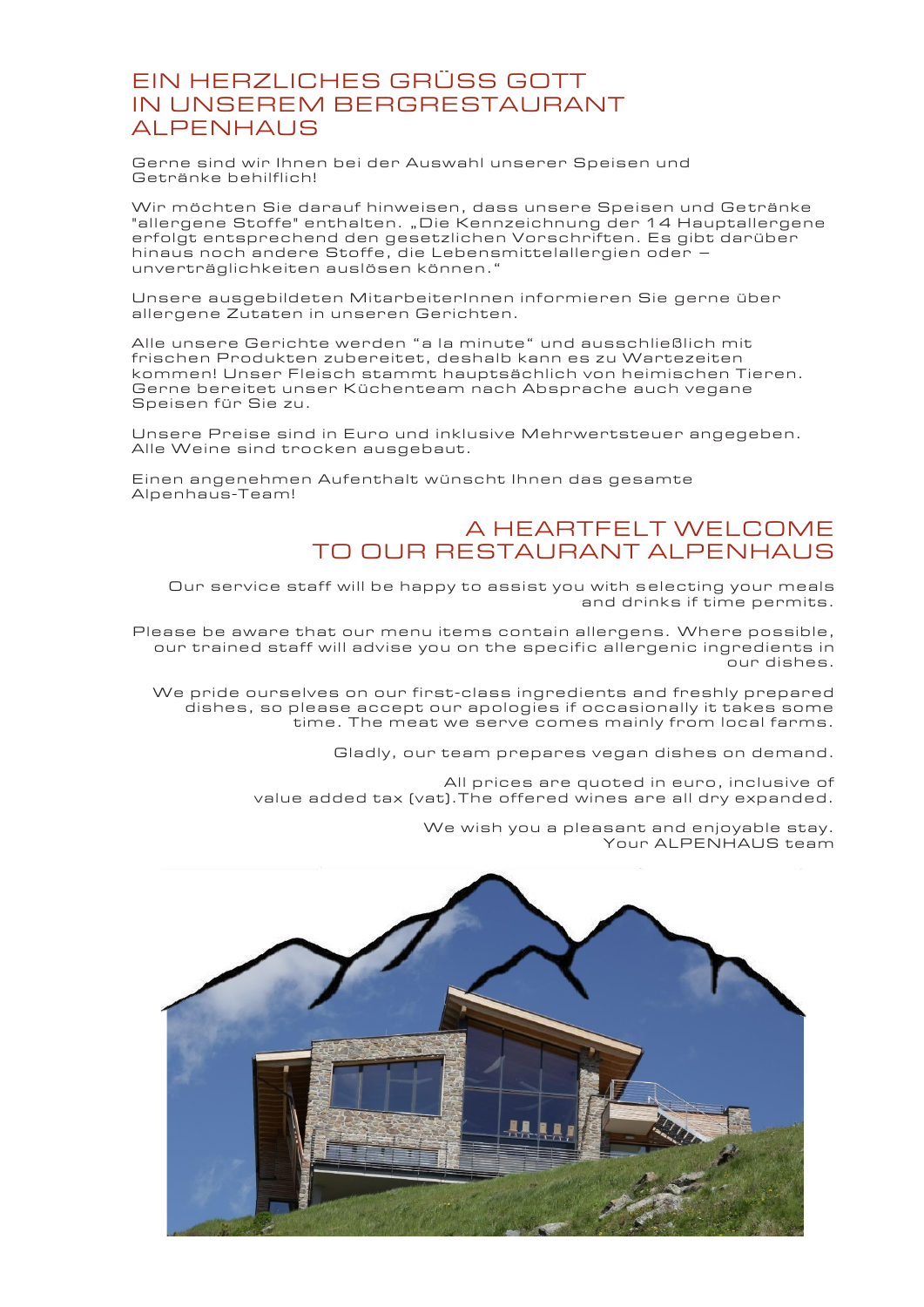### B & B Breakfast & Brunch Bergfrühstück Täglich von 9 bis 10.30 Uhr

Mountain breakfast Daily from 9.00 to 10.30

| Gekochtes Ei                                                                                                          | 1,1    |
|-----------------------------------------------------------------------------------------------------------------------|--------|
| C                                                                                                                     |        |
| Boiled egg                                                                                                            |        |
| <b>Strammer Max</b>                                                                                                   | $12 -$ |
| Gebratener Schinken mit Spiegeleiern<br>auf getoastetem Schwarzbrot a c f h l m n p                                   |        |
| Baked ham with fried egg<br>On toasted rye bread A C F H L M N P                                                      |        |
| Joghurt mit Früchten<br>G H                                                                                           | 7.5    |
| Yogurt with fruits                                                                                                    |        |
| Ham & Eggs CLMO<br>oder Bacon & Eggs CLM 0<br>Spiegeleier mit Schinken oder Speck garniert                            | 12,5   |
| Fried egg, garnished with ham or bacon                                                                                |        |
| Omelett oder Rührei                                                                                                   | 9,5    |
| nach Wahl mit Champignons C<br>Schinken C L M O<br>oder Käse C G                                                      |        |
| With a choice of either mushrooms, ham or cheese                                                                      |        |
| Power-Frühstück                                                                                                       | $22 -$ |
| Tee oder Kaffee, Orangenjuice, Butter, Marmelade, Wurst<br>und Käse, Ei nach Wahl, Naturjoghurt, Gebäck A C F G L M O |        |
| Tea or coffee, orange juice, butter, jam, sausage                                                                     |        |

and cheese, eggs cooked to your preference, natural yogurt, pastries

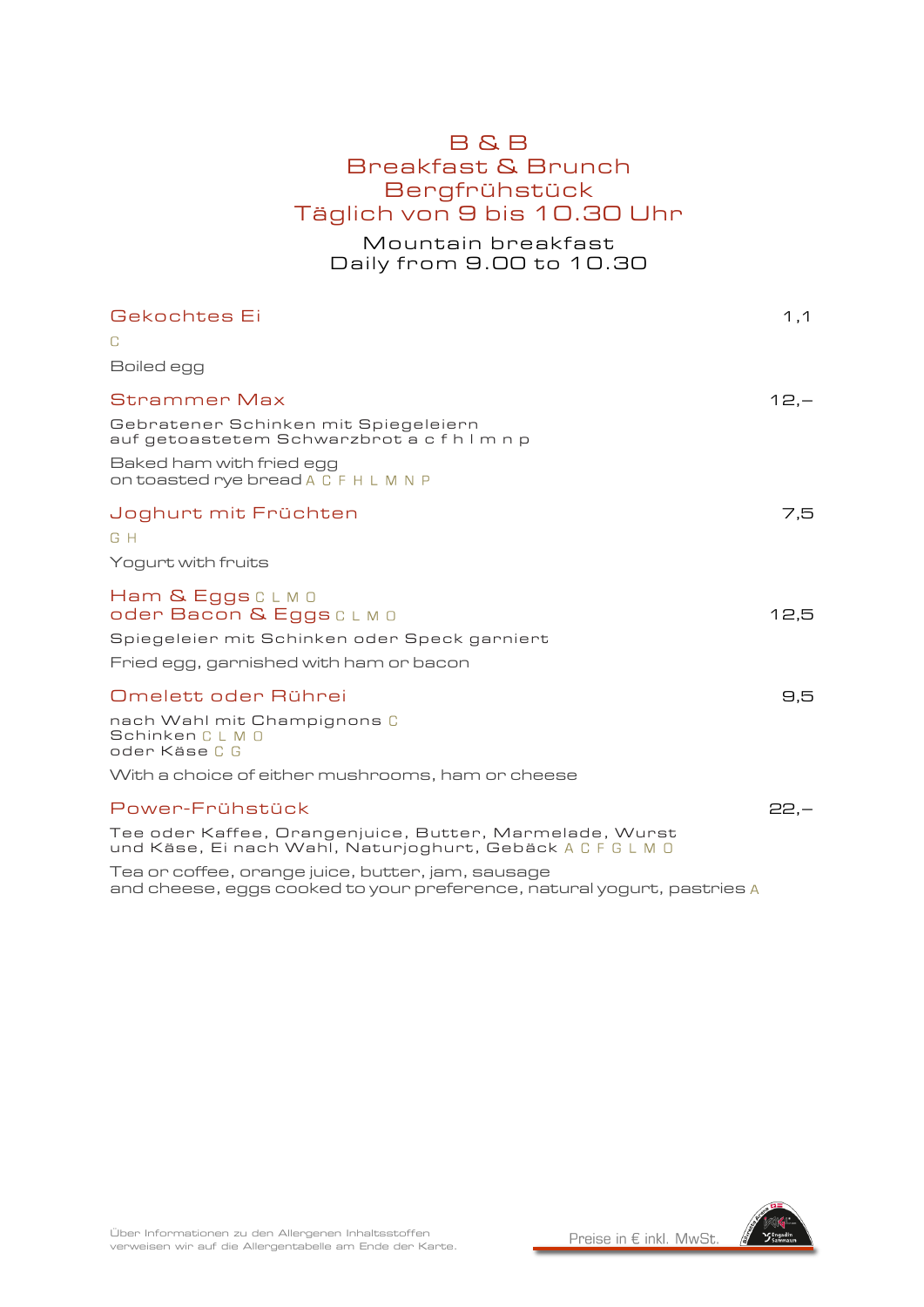### **BRUNCH** nach Voranmeldung von 10:30 bis 13 Uhr ADVANCE NOTICE REQUIRED SERVED FROM 10:30 TO 1.00

#### Buffetauswahl

diverse Schinkenarten, Speck, Salami, Wurst, Kuchen A C G E F H K, Schnittlauchaufstrich  $A \, C \, G$  J, Liptaueraufstrich  $A \, G \, J \, C$ , Gemüsesticks, variantenreiches Gebäck A C E G H K L, Croissant A C G, Gulaschsuppe A C G, Fritattensuppe A C F G L

Buffet selection

Various types of ham, bacon, salami, sausage, cake, chive spread, Liptauer cheese spread, vegetable sticks, various pastries, croissant, goulash soup, clear beef broth with homemade sliced pancakes

#### Warme Eiergerichte

Ham & Eggs C L M O, Bacon & Eggs C L M O, Spiegelei

Hot egg dishes

Ham & Eggs, Bacon & Eggs, Fried egg

#### Getränke

1 Flasche Prosecco 0,2lt., versch. Säfte,

div. Kaffee, Tee, Kakao G, Wasser still oder prickelnd

#### Drinks

1 bottle of Prosecco 200mls, various juices, dif. coffee, tea, hot chocolate, water still or sparkling

> ab 2 Personen Preis pro Person 40, – Preis inklusive Brunch und Getränke vom Buffet

> Kostenloses räubern für Kinder unter 4 Jahren, pro Kind unter 10 Jahren: 20,–

2 people or more Price per person 40.– Price includes brunch and drinks from the buffet

> No charge for children under the age of 4 For each child under the age of 10: 20.–

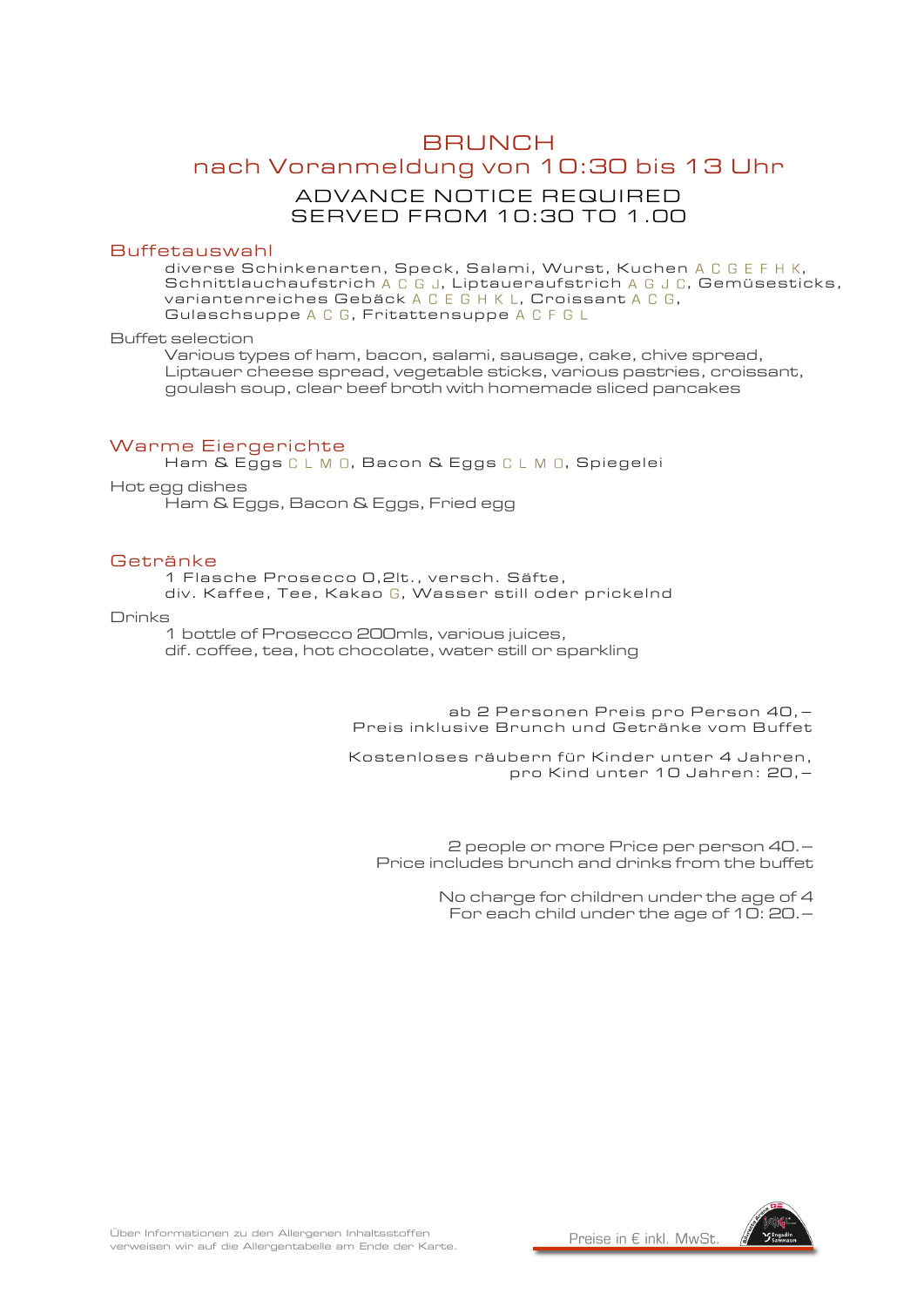# SCHMANKERL UND SALATE

### SMALL TREATS AND SALADS

**GENUSS<br>REGION<br>ÖSTERREICH** 

| Gravedlachs                                                                                                                                                                            | $16,-$ |
|----------------------------------------------------------------------------------------------------------------------------------------------------------------------------------------|--------|
| mit getoasteten Weißbrotscheiben                                                                                                                                                       |        |
| Graved salmon with slices of white bread A C D E F G H N                                                                                                                               |        |
| Wurstsalat                                                                                                                                                                             | $13 -$ |
| mit würzigem Paznauner Almkäse aus der Genussregion<br>und Semmel                                                                                                                      |        |
| Sausage salad with a roll and Paznaun mountain cheese<br>ACFGHLMNO                                                                                                                     |        |
| Büffelmozzarella mit Tomaten                                                                                                                                                           | $15,-$ |
| an einem gebundenen Basilikumdressing und Weißbrot                                                                                                                                     |        |
| Buffalo mozzarella cheese with tomatoes, balsamic cream<br>and white bread A C G H O                                                                                                   |        |
| Backhendl-Salat                                                                                                                                                                        | $18 -$ |
| Gebackene Hühnerfilets auf Kartoffel-, Vogerl- und<br>Käferbohnensalat mit hartgekochtem Ei und gerösteten<br>Kürbiskernen, mariniert mit steirischem Kürbiskernöl                     |        |
| Roast chicken fillets on potato, lambs lettuce and kidney bean salad<br>with hard-boiled eggs, marinated in finest Styrian pumpkin seed oil<br>and roast pumpkin seeds A C F G H L M O |        |
| <b>Toast Alpenhaus</b>                                                                                                                                                                 | $24 -$ |
| Kleines Steak und kleines Wienerschnitzel<br>auf Toast mit knackigem Salat und Cocktailsauce                                                                                           |        |
| Small steak and small schnitzel "Viennese style" on toast<br>With a crisp salad and a cocktail sauce A C E F G H L M N O                                                               |        |
| Sommerliche Blattsalate in feiner Kräutermarinade                                                                                                                                      |        |

| Green salad with herb dressing |                                                                                      |        |
|--------------------------------|--------------------------------------------------------------------------------------|--------|
| + Zanderfilet                  | +fillet of zander C F G H D L M O                                                    | $19 -$ |
|                                | + gebratenen Putenstreifen $+$ pan fried stripes of turkey <code>CFGHLMO 18,–</code> |        |

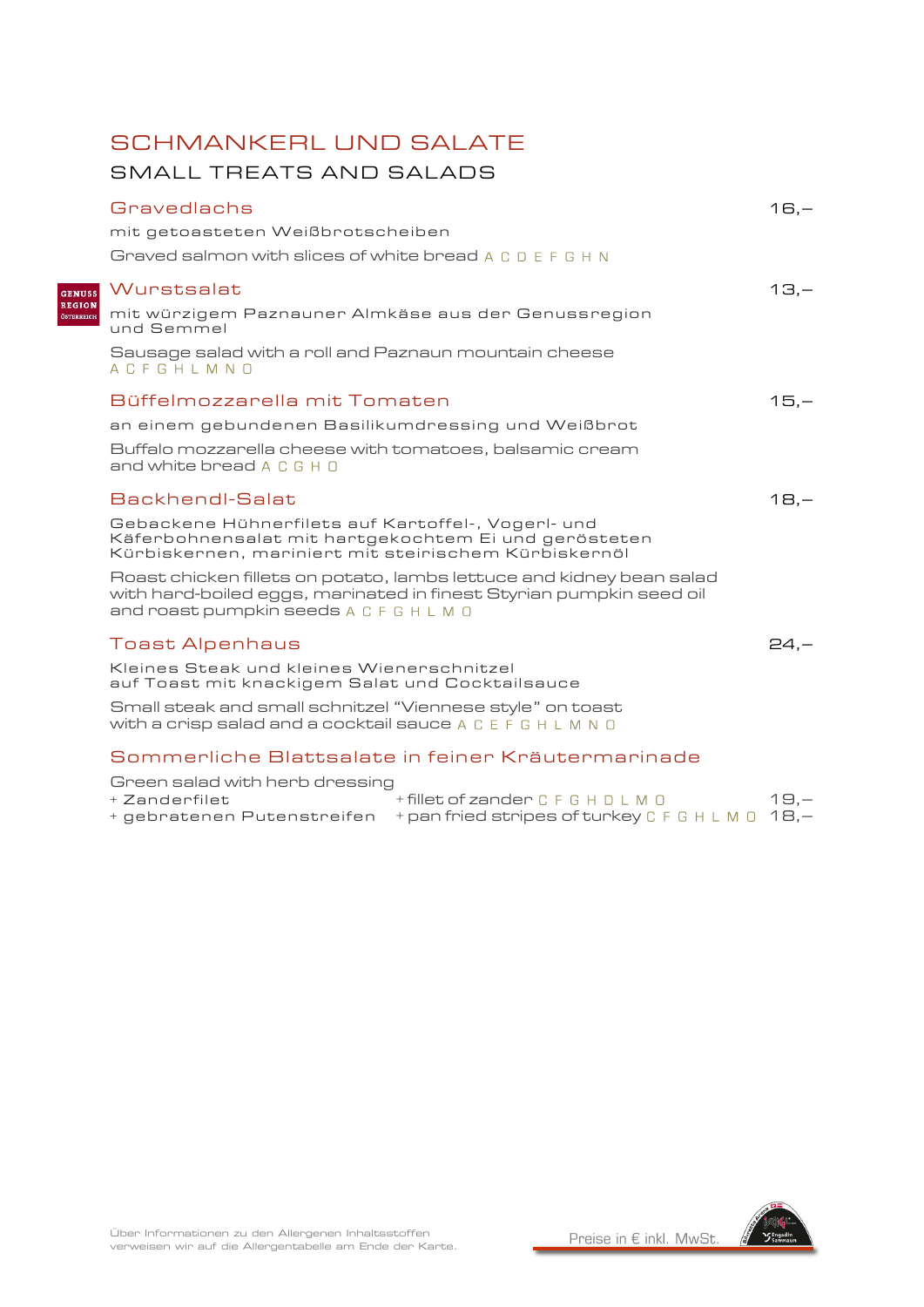### **SUPPEN**

#### SOUPS

GENUS<br>REGION

| Paznauner "Kassuppa"<br>mit Käse aus unserer Genussregion und Croutons                                                                                             | 8.— |
|--------------------------------------------------------------------------------------------------------------------------------------------------------------------|-----|
| Paznaun Almkäse cheese soup with black bread croutons<br>ACFGHLMNOP                                                                                                |     |
| Rindsuppe<br>mit Leberknödel oder Speckknödel<br>Clear beef broth with liver dumpling A C F L N or bacon dumpling A C F L N                                        | 7.5 |
| Kürbiscremesuppe mit Kürbisbrot<br>verfeinert mit Kernöl und Kürbiskernen<br>Cream of pumpkin with pumpkin-bread,<br>garnished with it's oil and seeds A F G L N O | 8.— |
| Rindsuppe<br>mit Frittaten<br>Clear beef broth with homemade, thinly sliced herb pancakes A C F G L                                                                | 6.— |

### Dazu empfehlen wir Ihnen GEBÄCK:

#### ADDITIONALLY WE RECOMMEND SOME BREAD:

| Semmel                     | 1.1   |
|----------------------------|-------|
| <b>ROILACFGHN</b>          |       |
| 2 Scheiben Schwarzbrot     | $1 -$ |
| Dark bread A C F H L M N   |       |
| Kornspitz                  | $2 -$ |
| Wholemeal roll A C F G H N |       |
| Bauernsemmel               | $2 -$ |
| Wheat roll A               |       |

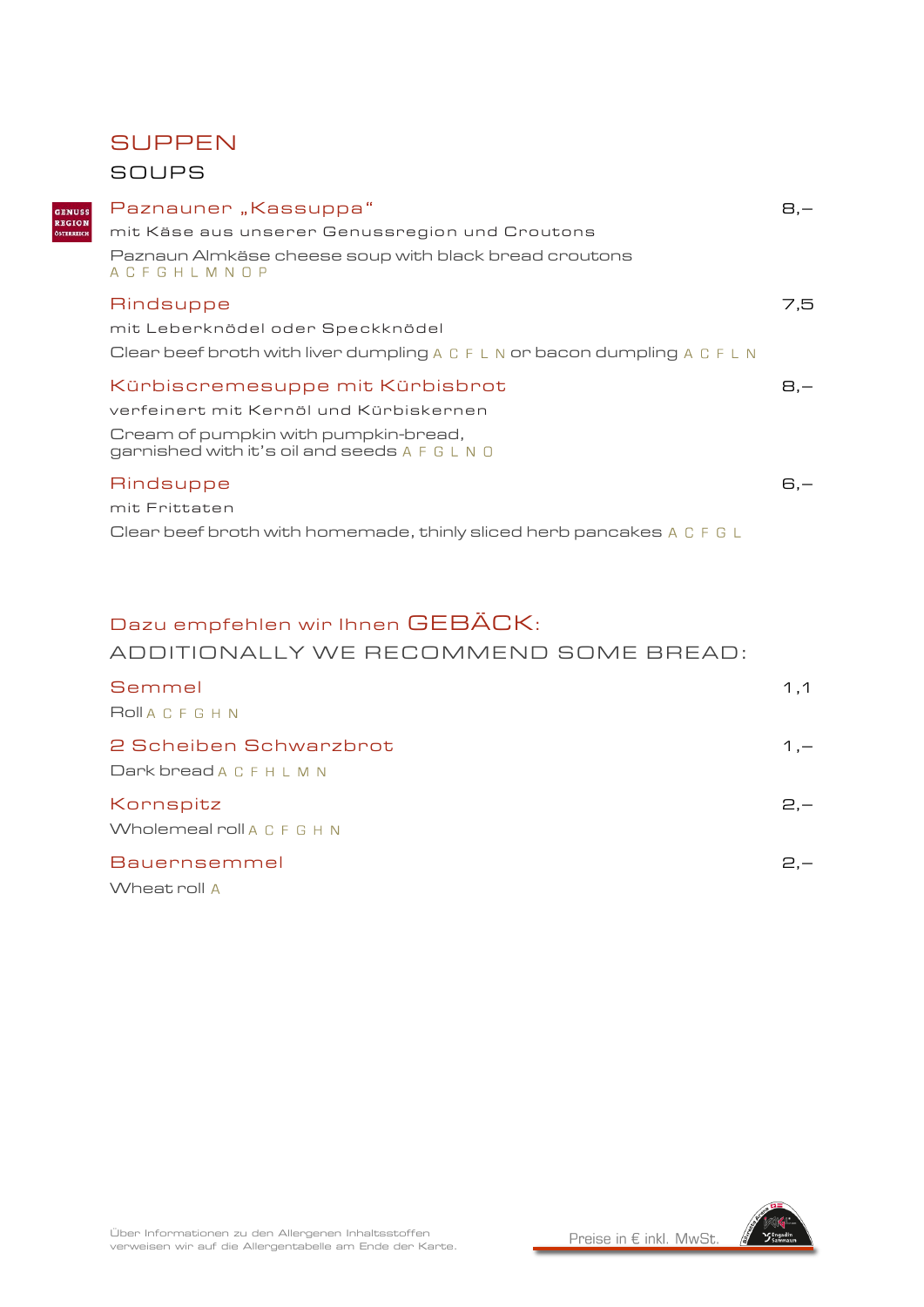

FISH

#### Zanderfilet 28,–

mit Wiesenkräuterrisotto und Rieslingschaum

Fillet of zander with meadow herb-risotto and foam of white wine  $A \cup F \cup D$ 

#### Forellenfilet "Müllerin Art" 27,–

serviert mit Petersilienkartoffel, garniert mit Mandelbutter Trout fillet turned in flour, pan fried and add lemon juice to taste,

served with parsley potatoes and almond butter  $A \cup E \cup H \cup$ 

# NUDELGERICHTE

#### PASTA

| Spaghetti Bolognese                                                        | $14 -$ |
|----------------------------------------------------------------------------|--------|
| Pasta bolognese with meat sauce A C F G L O                                |        |
| Penne "La Pastore"                                                         | $16 -$ |
| Makkaroni mit Schinken, Champignons,<br>pikanter Tomatensauce und Parmesan |        |

Maccaroni with ham, mushrooms, spicy tomato sauce and Parmesan cheese A C F G H L O

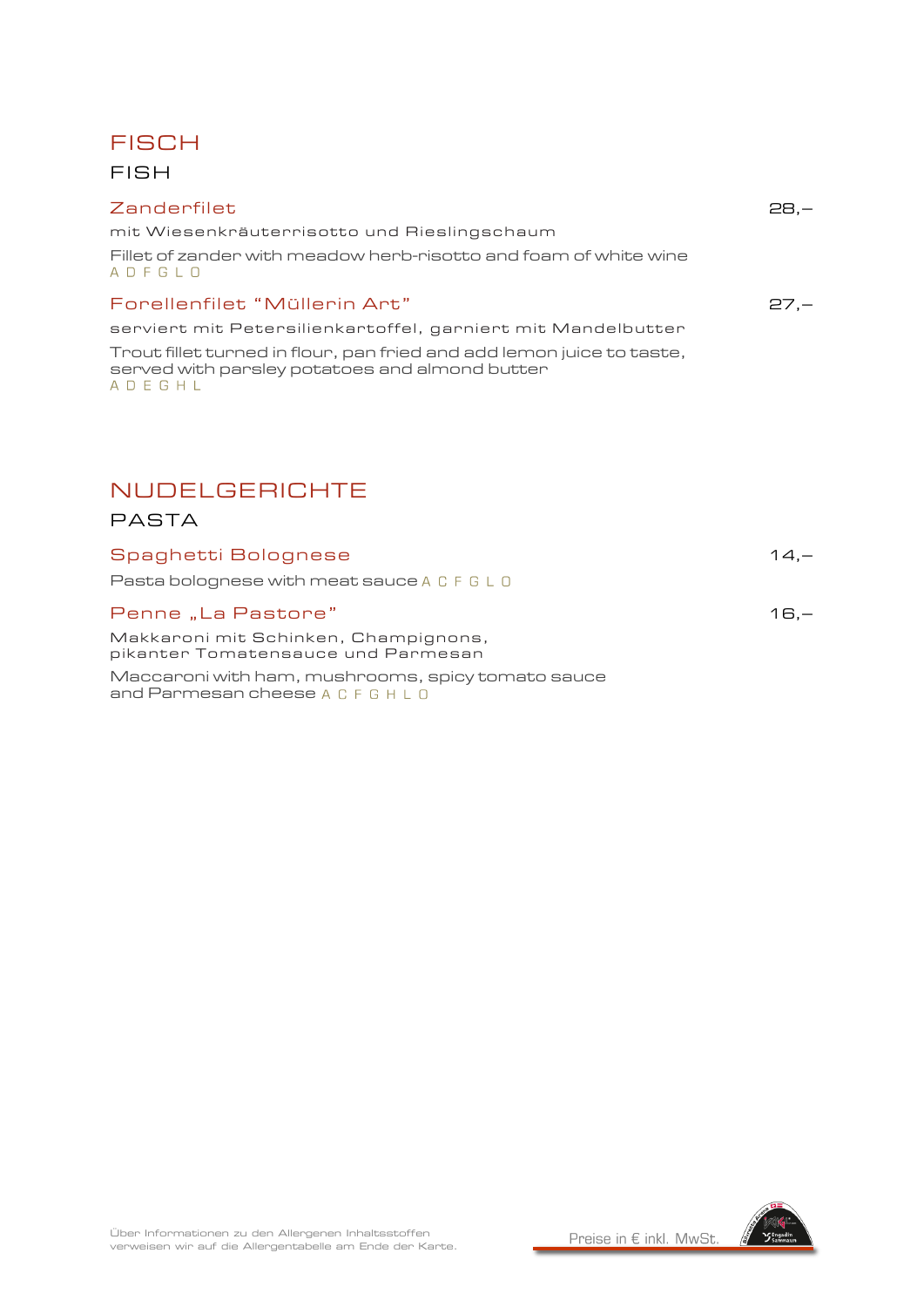# HAUPTGERICHTE

MAIN DISHES

|                             | Wienerschnitzel vom Kalb<br>mit Pommes frites                                                                                   | $29 -$  |
|-----------------------------|---------------------------------------------------------------------------------------------------------------------------------|---------|
|                             | Pan-fried veal schnitzel "Vienna style"<br>with French fries A C E F G H L M N O                                                |         |
| <b>GENUSS</b>               | Cordon bleu vom Kalb                                                                                                            | $30,-$  |
| <b>REGION</b><br>ÖSTERREICH | mit Pommes frites                                                                                                               |         |
|                             | Breaded and fried veal cutlet filled with ham and cheese,<br><b>served with French fries A C E F G H M N</b>                    |         |
|                             | Almochsen-Steak (200 g)                                                                                                         | 39.—    |
|                             | mit buntem Gemüse und Kartoffelkroketten, an Pfeffersauce                                                                       |         |
|                             | Alpine beef steak on a spicy pepper sauce, served<br>with mixed vegetables and potato croquettes<br>ACEFGHLMNO                  |         |
|                             | Hirschragout                                                                                                                    | $28,-$  |
|                             | mit Serviettenknödel                                                                                                            |         |
|                             | Deer ragout with bread dumplings A C E F G H L M N O                                                                            |         |
|                             | <b>Pfandl Alpenhaus</b>                                                                                                         | $28, -$ |
|                             | Schweinemedaillons mit jungem Gemüse und Spätzle<br>an Pfifferlingsauce                                                         |         |
|                             | " Pfandl Alpenhaus" with medallions of pork, chanterelle sauce,<br>vegetables and spaetzle A C F G H L M O                      |         |
| <b>GENUSS</b>               | Käsespätzle                                                                                                                     | $18 -$  |
| <b>REGION</b><br>ÖSTERREICH | mit Paznauner Almkäse                                                                                                           |         |
|                             | Cheese spaetzle with Paznaun mountain cheese A C F G H L O                                                                      |         |
|                             | Tinolen Gröstl mit Spiegelei                                                                                                    | $18,-$  |
|                             | Roast potatoes with fried eggs C G M 0                                                                                          |         |
|                             | Veganes Gemüsegröstl                                                                                                            | $18,-$  |
|                             | In Olivenöl gebratene Kartoffelscheiben<br>serviert mit Gemüse und Kräutern                                                     |         |
|                             | In olive oil pan fried potatoes and vegetables, served with herbs                                                               |         |
|                             | Grillteller                                                                                                                     | $29 -$  |
|                             | Schweinefilet und Entrecote dazu Pute, Frankfurter Würstchen,<br>Speckbohnen und Pommes frites, garniert mit Kräuterbutter      |         |
|                             | Pork filet and entrecote with turkey, sausages, French fries garnished<br>with beans wrapped in bacon and herbbutter<br>AFGHLMO |         |
|                             | Zwiebelrostbraten mit Kroketten und Speckbohnen                                                                                 | 28.—    |
|                             | Cutlet of beef with onions, croquettes and bacon beans<br>FGHLMO                                                                |         |

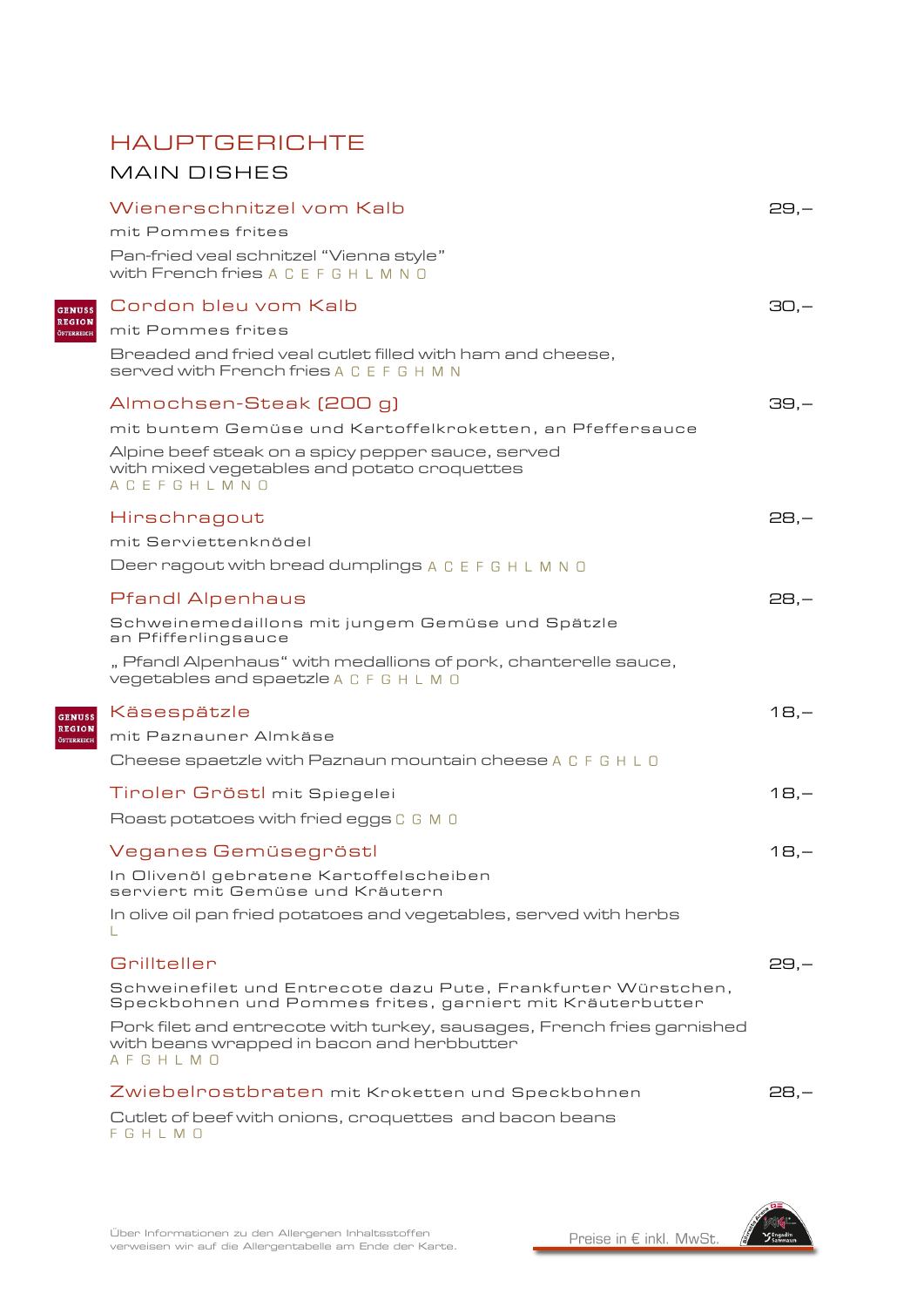# NUR FÜR UNSERE KLEINEN GÄSTE ONLY FOR OUR SMALL GUESTS

| Biene Maya                                                                                                           |          |
|----------------------------------------------------------------------------------------------------------------------|----------|
| Frankfurter mit Semmel,<br>Senf und Kinderüberraschung                                                               |          |
| Frankfurter sausage served with a roll, mustard<br>and children's suprise A C F G H M O                              |          |
| Pumuckl                                                                                                              | $1(1)$ . |
| Spaghetti Bolognese mit Kinderüberraschung                                                                           |          |
| Pasta Bolognese with a children's surprise A C F G L O                                                               |          |
| Mickey Maus                                                                                                          | $10. -$  |
| Kinderschnitzel<br>mit Pommes frites und Kinderüberraschung                                                          |          |
| Small pan-fried veal escalope "Vienna style" served with French fries<br>and a children's surprise A C E F G H M N O |          |
|                                                                                                                      |          |

# BEILAGEN SIDE DISHES

#### Salatbeilage 8,–

Small mixed salad C H L M 0

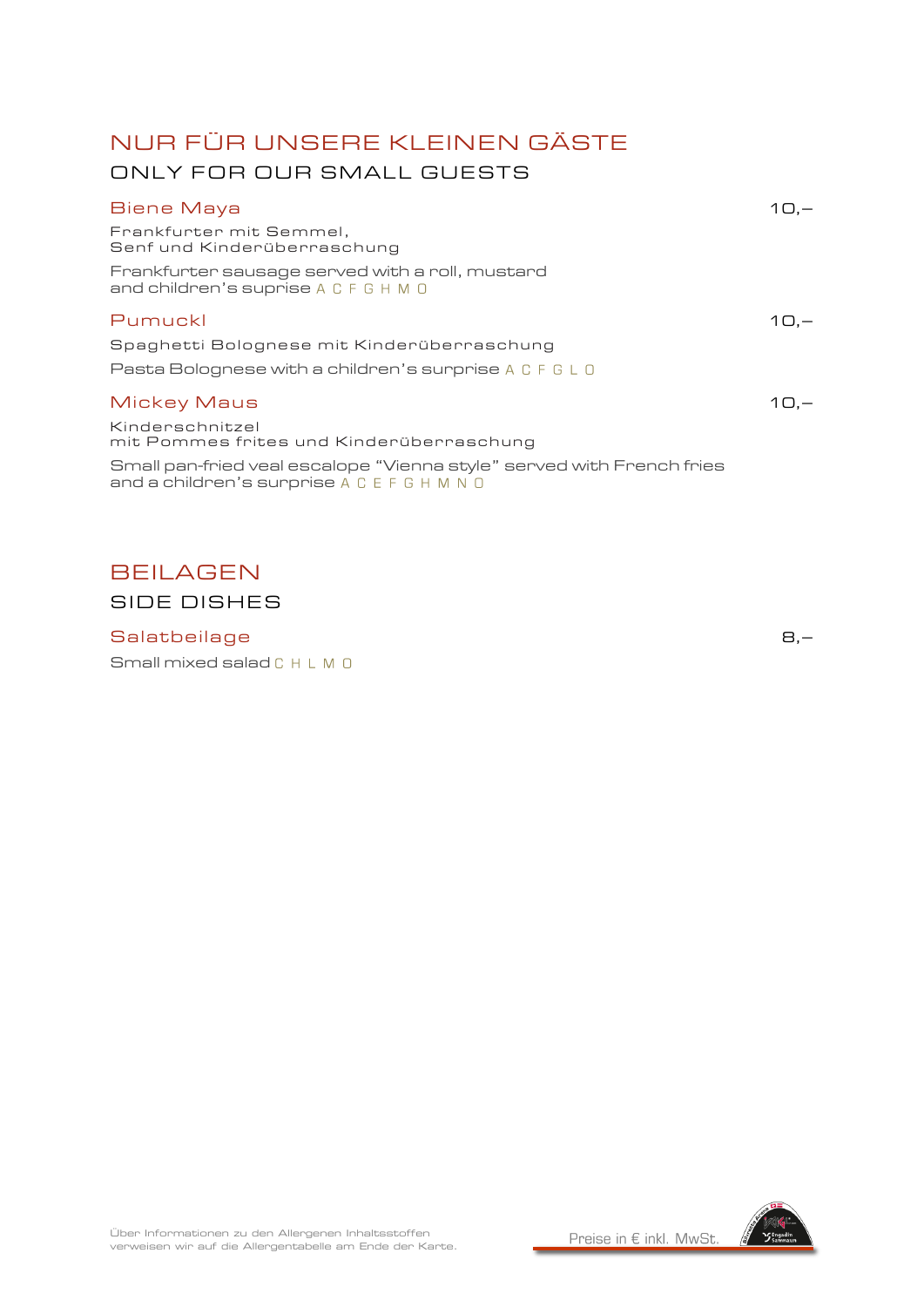# **DESSERT** DESSERT

| Schokoladenküchlein                                                                                                          | 7,5                                 |
|------------------------------------------------------------------------------------------------------------------------------|-------------------------------------|
| mit Vanilleeis, Sahne und Schokosauce                                                                                        |                                     |
| Chocolate cake with vanilla ice cream, chocolate sauce<br>and whipped cream A C E F G H N                                    |                                     |
| Tortenstück mit Sahne                                                                                                        | $G -$                               |
| Nuss A C E F G H<br>Sacher A C F G H<br>Schwarzwälder A C E G H O<br>Erdbeer A C G H                                         |                                     |
| Piece of cake with cream (Nut A C E F G H, Sacher A C F G H,<br>Black Forest A C E F H O or strawberry A C G H ]             |                                     |
| Apfelstrudel A G H oder Topfenstrudel A C G<br>$+$ Portion Sahne G,<br>+ Portion Vanillesauce G<br>+ oder Kugel Vanilleeis G | 5,—<br>$+1,5$<br>$+1,5$<br>$+1.5$   |
| Apple strudel A G H or curd cheese strudel A C G<br>$+$ with cream $G$ .<br>$+$ vanilla sauce G<br>+ or vanilla ice-cream G  | $5,-$<br>$+1,5$<br>$+1,5$<br>$+1,5$ |
| Kaiserschmarren (ca. 25 Minuten Wartezeit)<br>mit Zwetschkenröster                                                           | $15,-$                              |
| Pancake scramble "Emperor's-style"                                                                                           |                                     |

with roast plums (about 25 minutes)

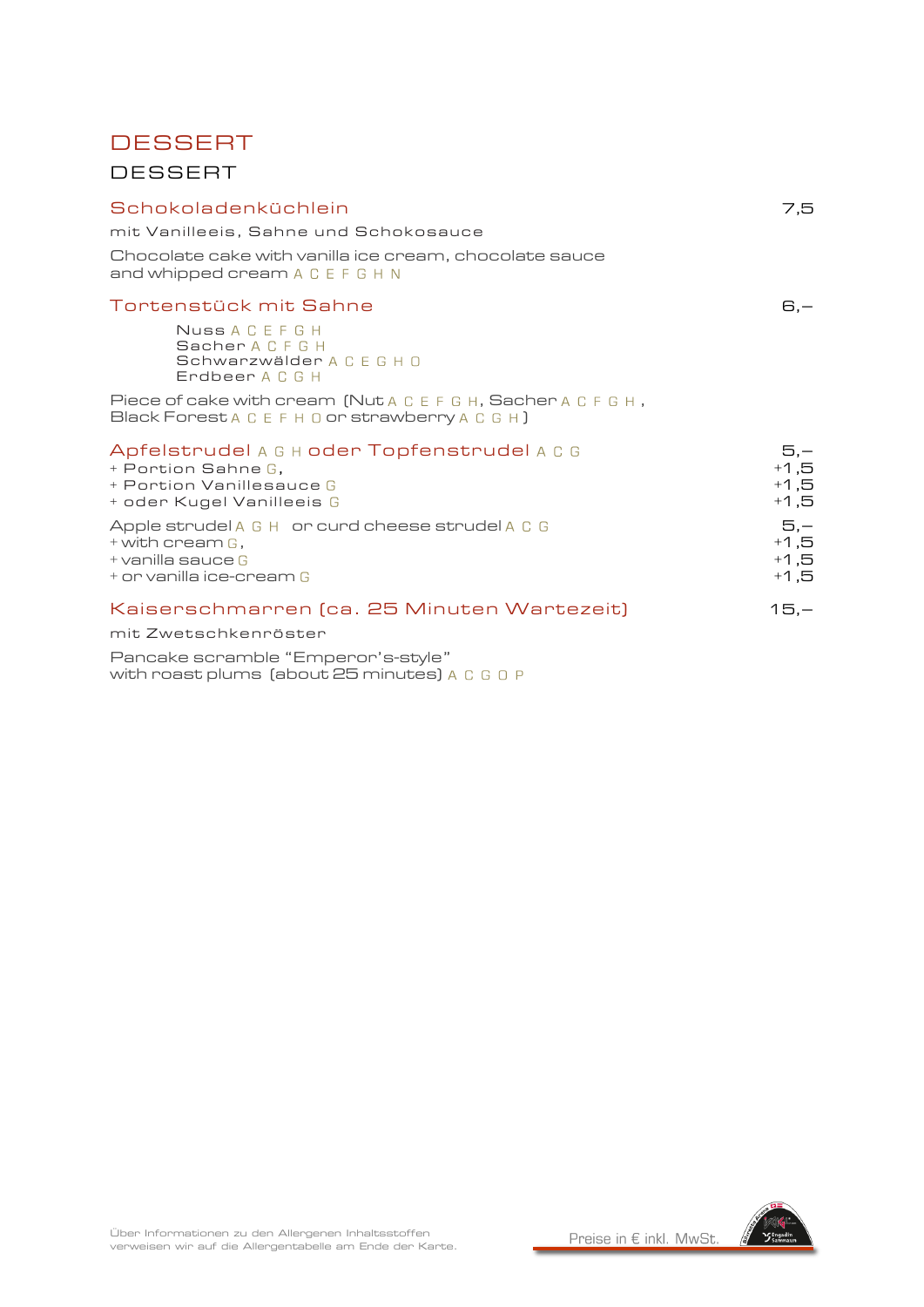# APERITIF APERITIFS

| Martini bianco, rosso oder dry | 5 cl      | 3,7            |
|--------------------------------|-----------|----------------|
| Campari Soda                   | 5 cl      | 4,4            |
| Campari Orange                 | 5 cl      | 4,8            |
| Cynar                          | 5 cl      | $\Theta$ , $-$ |
| <b>Freihof Rum</b>             | $2$ cl    | 2,5            |
| Glas Prosecco                  | $O,1$ lt  | 5,5            |
| Glas Sekt                      | $0,1$ lt  | 5,5            |
| Aperol                         | 0,25 lt   | 6,5            |
| Hugo                           | 0,25 lt   | 6,5            |
| Weisswein gespritzt            | 0,25 lt   | 3,5            |
| Rotwein gespritzt              | $0,25$ to | 3,5            |
| Hendrick's Gin                 | $4$ cl    | $11, -$        |
| <b>Gin Mare</b>                | $4$ cl    | $12, -$        |
| <b>Martin Miller</b>           | 4 cl      | $10, -$        |
| Monkey 47                      | 4 cl      | $B, -$         |
| Generous Gin                   | 4 cl      | $12, -$        |
|                                |           |                |
|                                |           |                |

### **WHISKY**

| Johnnie Walker (Scotch Whisky)       | $4$ cl      | $B -$   |
|--------------------------------------|-------------|---------|
| Chivas Regal (Blended Scotch Whisky) | $4$ cl      | $10. -$ |
| Dimple (Scotch Whisky)               | $4$ cl      | $10 -$  |
| Tullamore                            | $\Delta$ el | $10. -$ |

### DIGESTIF/MAGENTRÖSTER

DIGESTIF

| Baileys E G      | P cl | $4 -$ |
|------------------|------|-------|
| Ramazzotti Creme | P cl | $4 -$ |
| Ramazzotti       | 5 cl | $5 -$ |
| Amaretto H       | P cl | 4 —   |

### WEINBRAND/COGNAC BRANDY/COGNAC

| Remy Martin X.O. | P cl | - 24.— |
|------------------|------|--------|
| Hennessy X.O.    | P cl | - 20.— |

Informationen über Allergene in unseren Getränken,<br>erhalten Sie auf Nachfrage bei erhalten Sie auf Nachfrage bei unseren ServicemitarbeiterInnen. Zusätzlich verweisen wir auf die Allergentabelle am Ende der Karte.



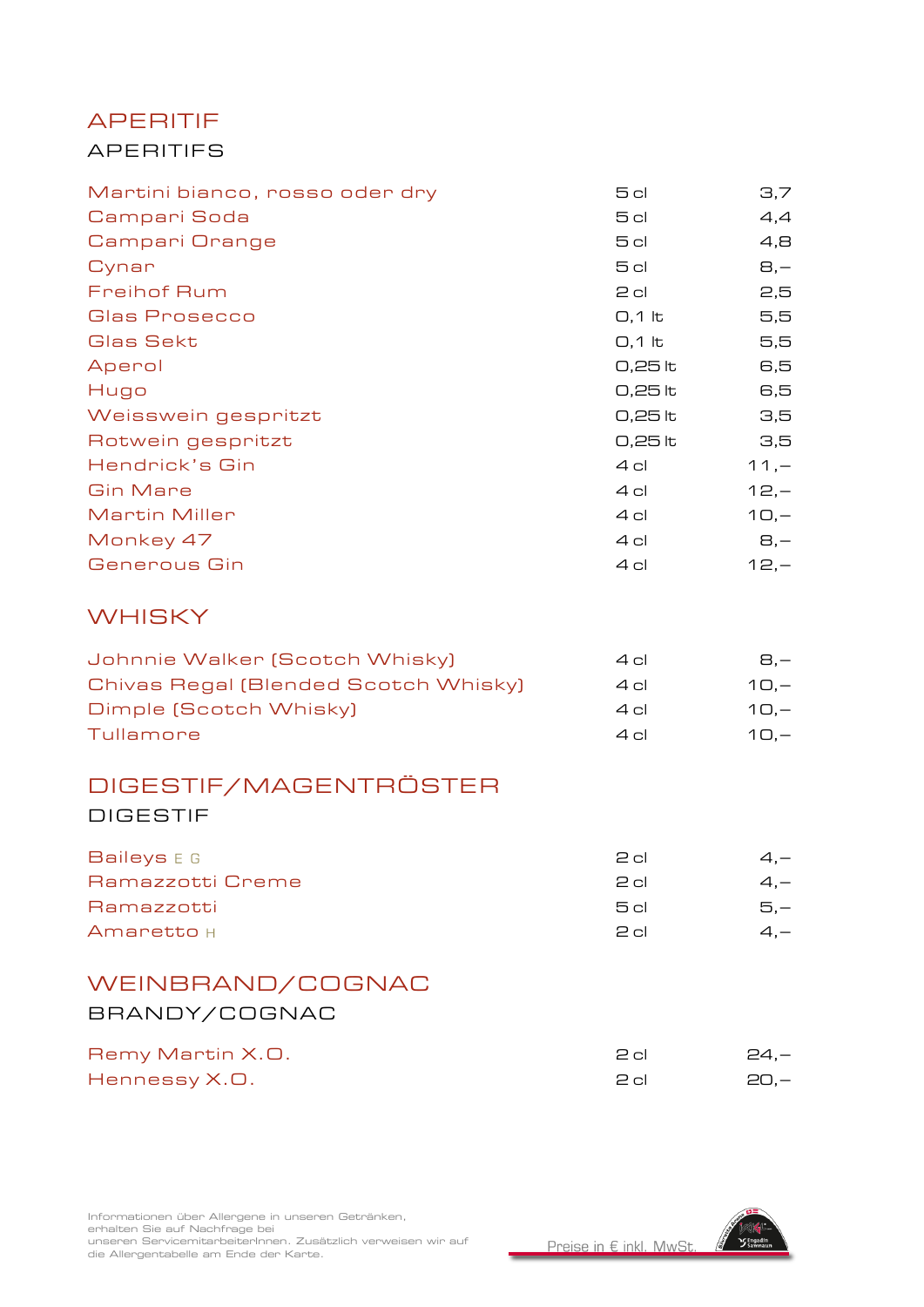BIERE **BEERS** 

#### KÖNNEN GLUTENHALTIGES GETREIDE ENTHALTEN

| 0.2 lt | 3.1 |
|--------|-----|
| 0.3 lt | 4.1 |
| 0.5 lt | 5.1 |
| 0.3 lt | 4.3 |
| 0.5 lt | 5.5 |
|        |     |

#### **CHAMPAGNER** CHAMPAGNE

| Chandon Garden Spritz        | 0,75 lt            | $42,-$    |
|------------------------------|--------------------|-----------|
| Moët & Chandon Brut          | $0,2$ lt           | $26, -$   |
| Moët & Chandon Brut          | 0,75 lt            | $91, -$   |
| Moët & Chandon Rosé Imperial | 0,75 lt            | $135,-$   |
| Moët & Chandon Brut          | $1,5$ lt           | $210,-$   |
| Moët & Chandon Brut          | 3,0 <sub>lt</sub>  | $500,-$   |
| Moët & Chandon Brut          | 6,0 lt             | $1.000,-$ |
| Moët & Chandon ICE           | 0,75 lt            | $135,-$   |
| Moët & Chandon ICE           | 1,5 lt             | $269, -$  |
| Moët & Chandon ICE rosé      | 0,75 lt            | $155,-$   |
| Moët & Chandon ICE rosé      | $1,5$ lt           | $325,-$   |
| <b>Veuve Clicquot Brut</b>   | 0,75 lt            | $99, -$   |
| <b>Veuve Clicquot Brut</b>   | 1,5 lt             | $230,-$   |
| <b>Laurent Perrier Brut</b>  | 0,75 lt            | 89,-      |
| Laurent Perrier Rosé         | 0,75 lt            | $150,-$   |
| Laurent Perrier Rosé         | 1,5 $\overline{t}$ | $300,-$   |

# OFFENE WEINE SIEHE TAGESWEINKARTE!

See the daily wine list for glasses of wine!

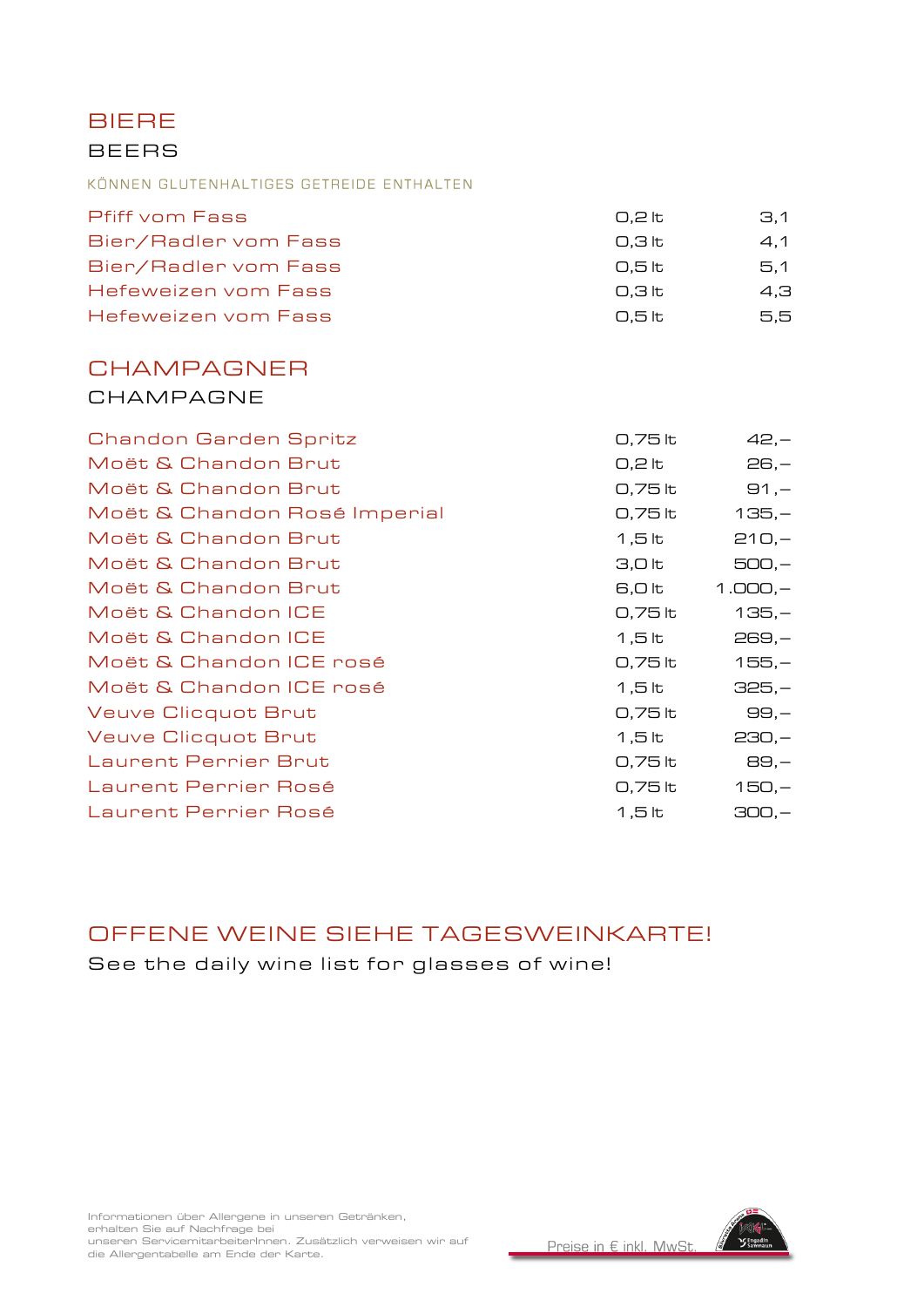# PRESTIGE CUVÉE PRESTIGE CUVÉE

| Dom Perignon                            | 0,75 lt | $320,-$   |
|-----------------------------------------|---------|-----------|
| Dom Perignon                            | 1,5 lt  | $640,-$   |
| Dom Perignon Rosé                       | 0,75 lt | $BOD, -$  |
| Dom Perignon Rosé Lady Gaga             | 0,75 lt | $BOD, -$  |
| Dom Perignon Rosé                       | 1,5 lt  | $1.600,-$ |
| Laurent Perrier Grand siècle            | 0,75 lt | $320,-$   |
| Laurent Perrier Grand siècle            | 1,5 lt  | $640,-$   |
| Roederer Cristal                        | 0,75 lt | $450,-$   |
| Roederer Cristal Rosé                   | 0,75 lt | $1.200,-$ |
| Roederer Rosé                           | 0,75 lt | $195,-$   |
| Roederer Cristal Rosé                   | 1,5 lt  | $2.200,-$ |
| Pierrier Jouet - Belle Epoque Rosé 2013 | 0,75 lt | 650,—     |
| Pierrier Jouet – Belle Epoque Rosé 2010 | 1,5 lt  | $1.450,-$ |
| <b>Charles Heidsieck Brut</b>           | 0,75 lt | $99, -$   |
| SEKT/PROSECCO                           |         |           |

# SPARKLING WINE/PROSECCO

| Schlumberger "Sparkling"   | 0.2 lt   | $11 -$ |
|----------------------------|----------|--------|
| Schlumberger "Sparkling"   | 0.75 lt  | 38.5   |
| Prosecco Spumante D.O.C.   | $0.2$ to | $11 -$ |
| Treviso - Italien          |          |        |
| Prosecco Spumante D.O.C.G. | 0.75 lt  | 38.5   |
| Valdobbiadene – Italien    |          |        |
|                            |          |        |

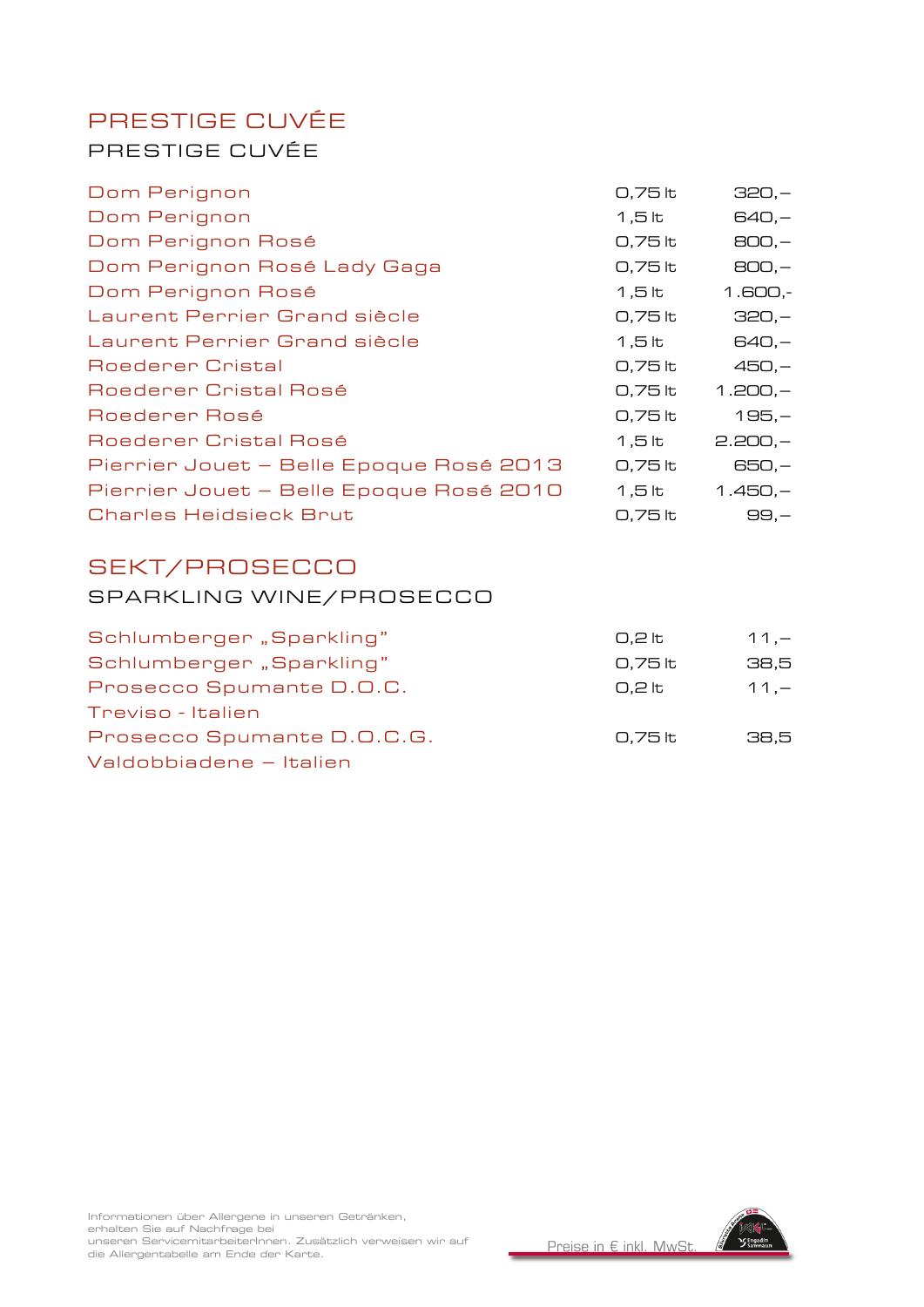# ALKOHOLFREIES SOFT DRINKS

#### LIGHT- SOWIE ENERGYGETRÄNKE KÖNNEN EINE PHENYLALANINQUELLE ENTHALTEN

| <b>Ischgl Schiwasser</b><br>(Himbeere mit Kohlensäure - Flasche) | 0,33 lt             | 4,5      |
|------------------------------------------------------------------|---------------------|----------|
| Rauch Fruchtsäfte                                                |                     |          |
| [Apfel, Orange, Johannisbeere, Multivitamin]                     | $0,2$ lt            | 3,3      |
| (appel, orange, currant, multivitamine)                          |                     |          |
| Fruchtsäfte gespritzt                                            | 0,25 lt             | $\Xi$ ,- |
| Fruchtsäfte gespritzt                                            | $0,5$ <sub>lt</sub> | $5,-$    |
| <b>RAUC</b><br>Acqua Panna (Stilles Wasser)                      | 0,25 lt             | $\Xi$ ,- |
| Acqua Panna                                                      | 0,75 lt             | 7,5      |
| San Pellegrino (Mineralwasser)                                   | 0,25 lt             | $\Xi$ ,- |
| San Pellegrino                                                   | 0,75 lt             | 7,5      |
| Coca-Cola, Fanta, Sprite, Mezzo mix                              | 0,25 lt             | 3,5      |
| Coca-Cola, Fanta, Sprite, Mezzo mix                              | $0,5$ <sub>k</sub>  | 5,5      |
| Coke Zero (Flasche)                                              | 0,33 lt             | 4,7      |
| Almdudler (Flasche)                                              | 0,35 lt             | 4,7      |
| <b>FEVER-TREE</b><br>(Bitter Lemon, Tonic Water, Ginger Ale)     | $0,2$ lt            | $4, -$   |
| Apfelsaft naturtrüb                                              | 0,9 lt              | 9,5      |
| Eistee Zitrone oder Pfirsich (Flasche)                           | 0,33 lt             | $4, -$   |
| Red Bull ENERGY DRINK M                                          | 0,25 lt             | $4, -$   |
| Red Bull sugarfree M                                             | 0,25 lt             | $4, -$   |
| Red Bull Organic M                                               | 0,25 lt             | $4, -$   |
| (Ginger Ale, Bitter Lemon, Tonic Water)                          |                     |          |
| Erdinger Alkoholfrei (Flasche)                                   | $0,5$ <sub>lt</sub> | 4,9      |

# KINDER-/JUGENDGETRÄNKE

#### CHILDREN'S DRINKS

| Römerguelle Biolimo            | 0.5 lt | $4 -$ |
|--------------------------------|--------|-------|
| "Brombeer / Limette" (Flasche) |        |       |
| Römerguelle Biolimo            | 0.5 lt | $4 -$ |
| "Marille / Holunder" (Flasche) |        |       |

Informationen über Allergene in unseren Getränken,<br>erhalten Sie auf Nachfrage bei erhalten Sie auf Nachfrage bei unseren ServicemitarbeiterInnen. Zusätzlich verweisen wir auf die Allergentabelle am Ende der Karte.

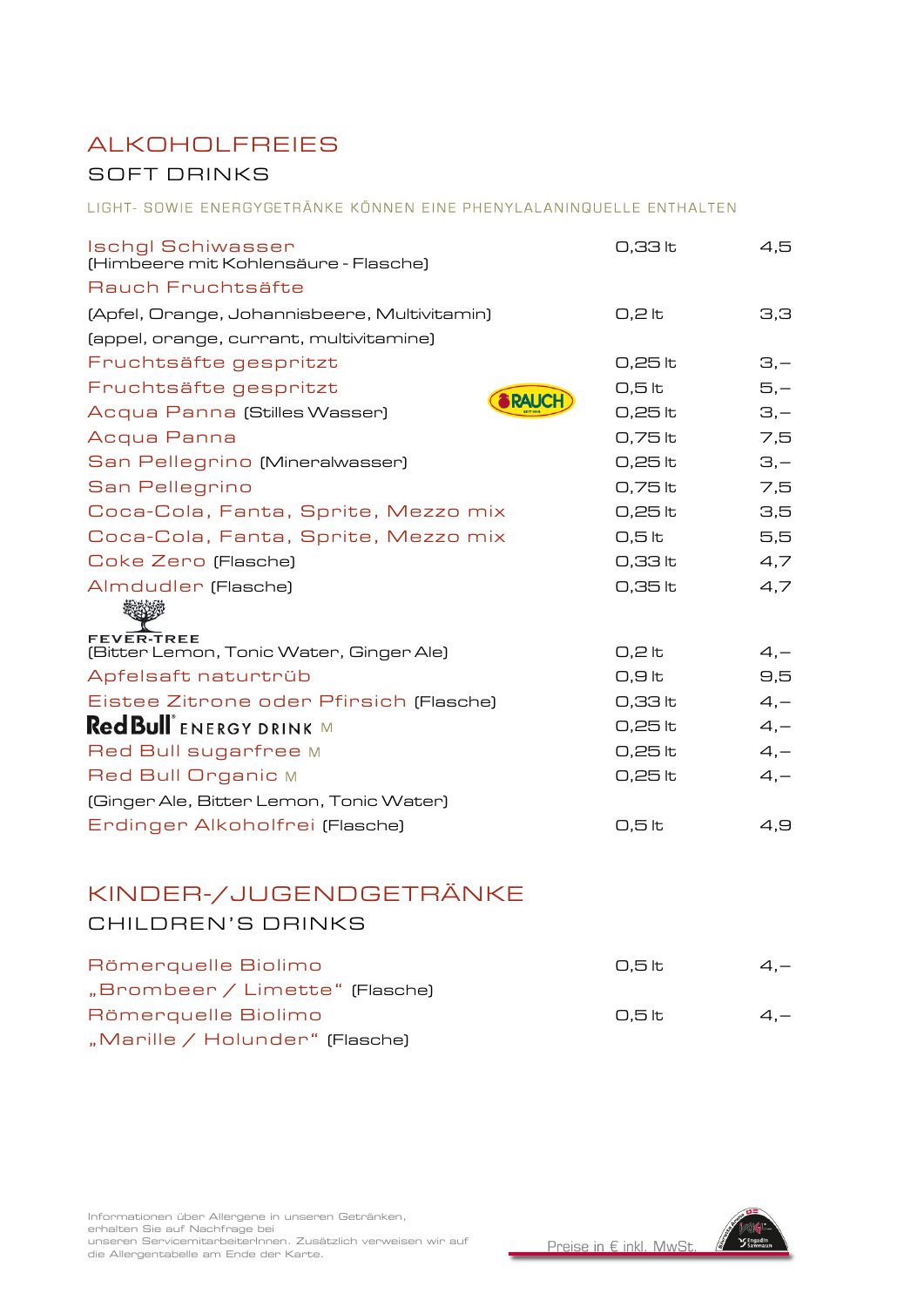# HEISSGETRÄNKE HOT DRINKS

|               | Verlängerter (American coffee)                        |                     | 3,5       |
|---------------|-------------------------------------------------------|---------------------|-----------|
|               | <b>Kleiner Espresso</b>                               |                     | $\Xi$ , 1 |
|               | Kleiner Espresso Macchiato                            | egafredo            | 3,2       |
|               | <b>Großer Espresso</b>                                |                     | $G -$     |
| Ristretto     |                                                       |                     | $\Xi$ , 1 |
| Cappuccino G  |                                                       |                     | 4,5       |
|               | Latte Macchiato G                                     |                     | 4,5       |
|               | Heiße Schokolade mit Sahne (Meinl) G                  |                     | $5,-$     |
|               | Lumbumba (Heiße Schoko mit Sahne und Rum 54 %) G      |                     | 7,5       |
|               | Irish Coffee "Tullamore Dew" 4 cl G                   |                     | 13,5      |
|               | Café Louis XIII (Großer Espresso mit Remy Louis XIII) |                     | 100,4     |
|               | Cafe Amaretto H                                       |                     | 7,5       |
|               | Cafe Baileys EG                                       |                     | 7,5       |
| Heiße Zitrone |                                                       |                     | 3,5       |
| Tee mit Honig |                                                       |                     | 4,8       |
| Tee mit Rum   |                                                       |                     | $G, -$    |
| Tee           | Früchte (fruit-)                                      |                     | 3,5       |
|               | Hagebutte (rose hip -)                                |                     |           |
|               | Kamille (camomile -)                                  | <b>Julius Meinl</b> |           |
|               | Pfefferminz (peppermint-)                             |                     |           |
|               | Grün (green -)                                        |                     |           |
|               | Schwarz (black tea)                                   |                     |           |
|               | Glühwein 13 % GO                                      | 0,25 lt             | $G, -$    |
|               | Jägertee 16 %                                         | 0,25 lt             | $7, -$    |

Einige unserer Heißgetränke werden mit einer Süßigkeit serviert, welche die Allergene A G und H enthält.

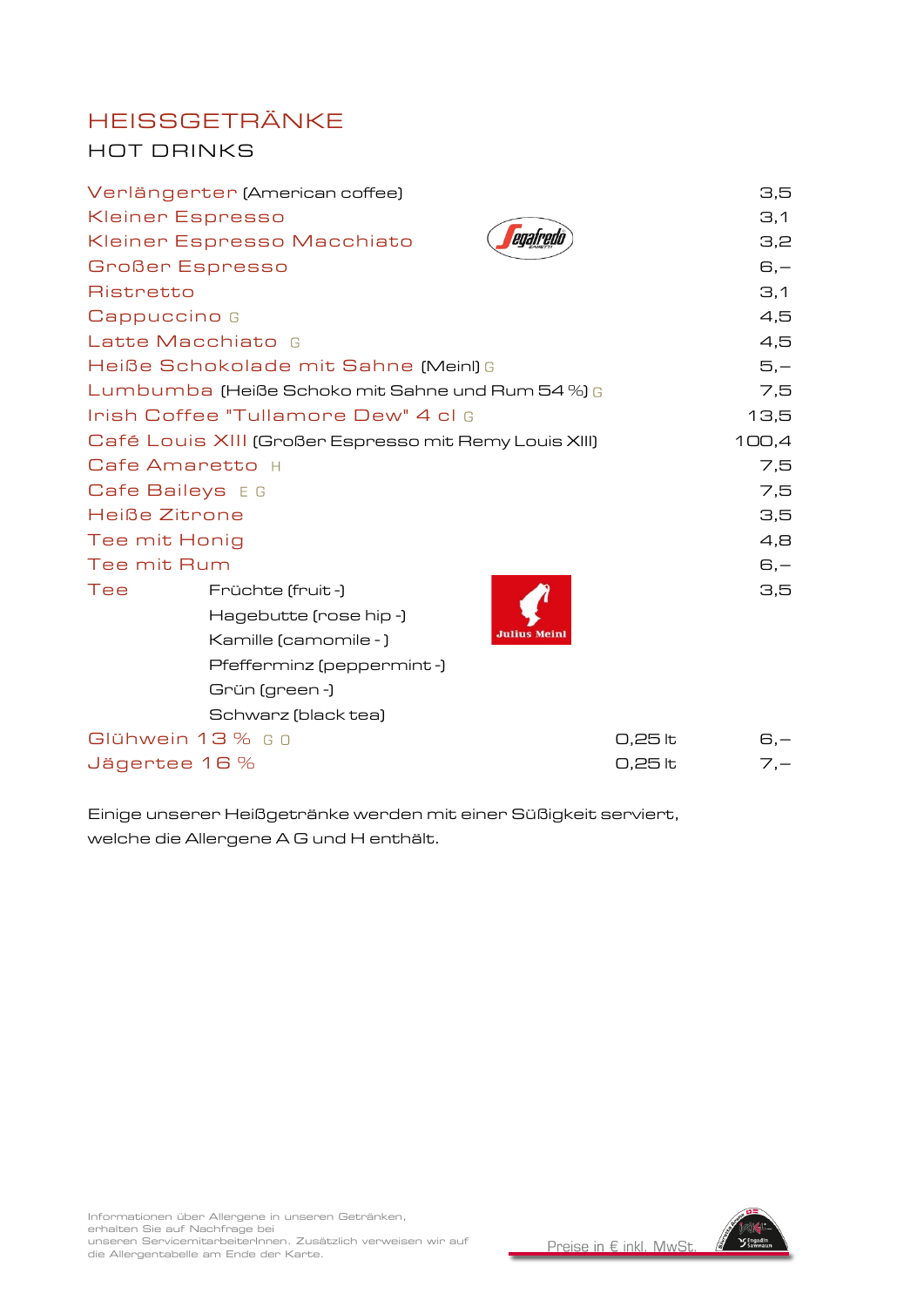### EDELBRÄNDE EXQUISITE SPIRITS

#### Selection Feindestillerie Hochstrasser

| Marillenbrand 40% Worlchampion       | $2$ cl | $7 -$          |
|--------------------------------------|--------|----------------|
| Obstbrand 40 %                       | $2$ cl | $4, -$         |
| Schilchergrappa Holzfass gereift 40% | $2$ cl | $7 -$          |
| Birnenbrand 40 %                     | $2$ cl | $4, -$         |
| Echter Gravensteiner Apfelbrand 40%  | $2$ cl | $5,-$          |
| Echter Bergvogelbeerbrand 40%        | $2$ cl | $7 -$          |
| Waldhimbeerbrand 40%                 | $2$ cl | $\Theta$ , $-$ |
| Haselnussgeist 40%                   | $2$ cl | $7 -$          |
| Marillenbrand 40 %                   | $2$ cl | $4 -$          |
|                                      |        |                |

#### Tiroler Brennerei

| Vorarlberger Brennerei                                     |        |        |
|------------------------------------------------------------|--------|--------|
| Brennerei Pfeifer                                          |        |        |
| Zwetschken Cuveé                                           | $2$ cl | 8.5    |
| Brennerei Kössler                                          |        |        |
| Schwarze Johannisbeere                                     | $2$ cl | $16 -$ |
| Brennerei Kössler                                          |        |        |
| <b>Brombeere</b>                                           | $2$ cl | $18 -$ |
| Brennerei Rochelt                                          |        |        |
| (Komposition aus Quitten, Williamsbirnen u. Waldhimbeeren) |        |        |
| Der Inntaler                                               | $2$ cl | $20 -$ |

| Subirer            | P cl | $7 -$ |
|--------------------|------|-------|
| Brennerei Hämmerle |      |       |

# ITALIENISCHE GRAPPA-GENÜSSE DELIGHTFUL ITALIAN GRAPPA

| Grappa il Bacio delle Muse Riserva   | $2$ cl          | $7 -$   |
|--------------------------------------|-----------------|---------|
| Grappa di Amarone della Valpolicella | $2$ cl          | $7 -$   |
| Grappa di Ornellaia                  | P cl            | $13 -$  |
| Grappa di Sassicaia                  | P <sub>cl</sub> | $12. -$ |
| Grappa Piave                         | اہ ح            | 5.5     |

Informationen über Allergene in unseren Getränken,<br>erhalten Sie auf Nachfrage bei erhalten Sie auf Nachfrage bei unseren ServicemitarbeiterInnen. Zusätzlich verweisen wir auf die Allergentabelle am Ende der Karte.

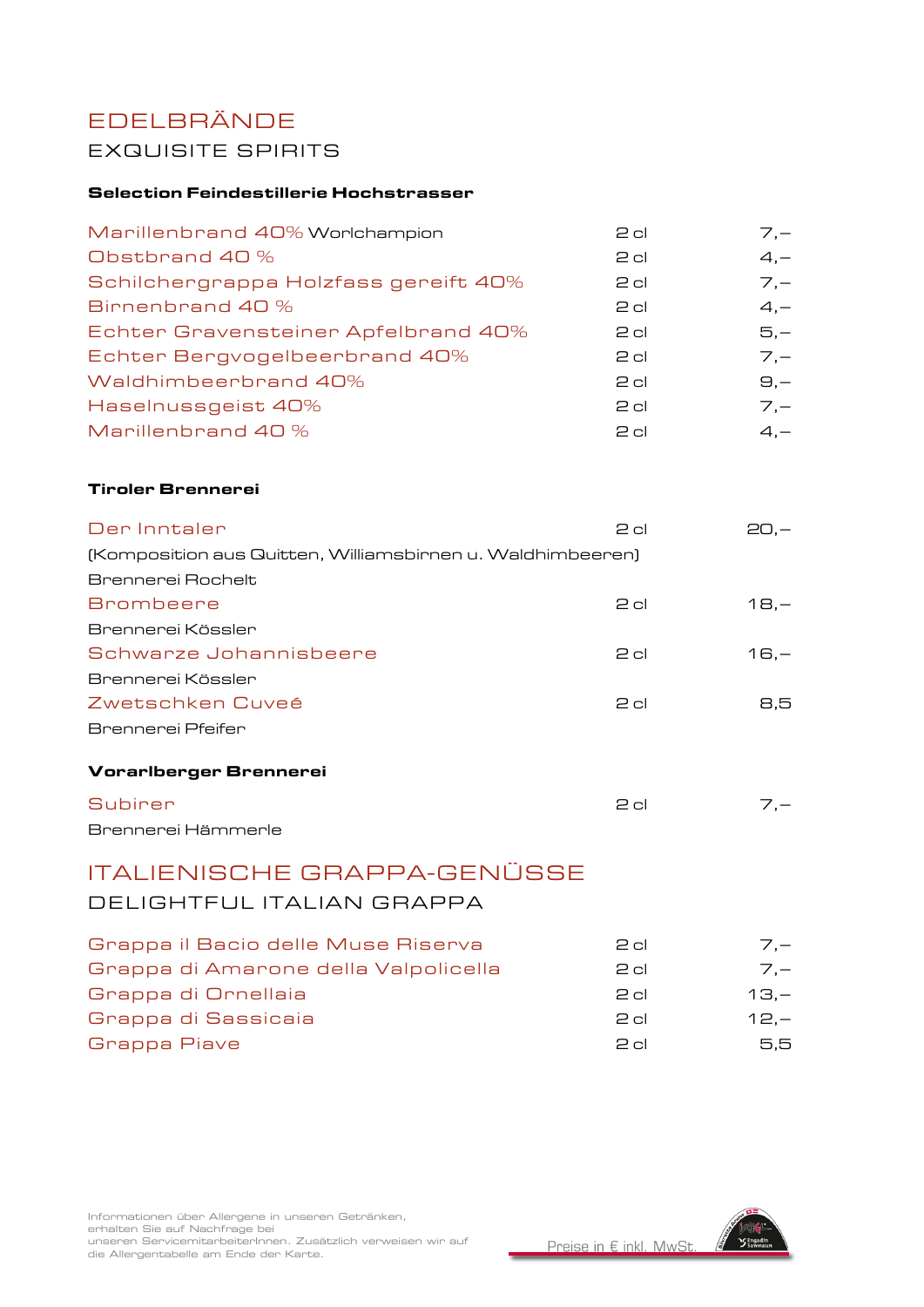| <b>Allergieauslöser</b> | <b>Buchst</b><br>aben-<br>code | Dazu gehören                                                                                                                                                    | Erzeugnisse daraus<br>(Beispiele)                                                                                                                                                                                                                                                           | In welchen Lebensmittel<br>diese Stoffe hauptsächlich<br>vorkommen                                                                                                                                                                                                                                                                                                                                       |
|-------------------------|--------------------------------|-----------------------------------------------------------------------------------------------------------------------------------------------------------------|---------------------------------------------------------------------------------------------------------------------------------------------------------------------------------------------------------------------------------------------------------------------------------------------|----------------------------------------------------------------------------------------------------------------------------------------------------------------------------------------------------------------------------------------------------------------------------------------------------------------------------------------------------------------------------------------------------------|
| Gluten                  | A                              | Glutenhaltiges<br>Getreide, Weizen,<br>Roggen, Gerste, Hafer<br>(oder Hybridstämme<br>davon), Dinkel, Kamut,<br>Khorasan-Weizen,<br>Emmer, Einkorn,<br>Grünkern | Mehl, Flocken, Gries, Kleie,<br>Malz, Schrot, Stärke, Graupen,<br>Bulgur, Couscous,<br>Weizenkeimlinge, Weizenkeimöl                                                                                                                                                                        | Brot und Gebäck, Kuchen,<br>Nudeln, Teigwaren, Suppen,<br>Soßen, Paniermehl, Panade,<br>Semmelbrösel, Wurstwaren,<br>Kartoffel-Fertiggerichte,<br>Backerbsen, Frischkornbreie,<br>Desserts, Schokolade                                                                                                                                                                                                   |
| Krebstiere              | B                              | Krebs, Shrimps,<br>Garnelen, Langusten,<br>Hummer, Scampi                                                                                                       | Shrimpspaste u.a. asiatische<br>Würzpasten                                                                                                                                                                                                                                                  | Feinkostsalate, Suppen, Soßen,<br>Paella, Bouillabaisse, Sashimi,<br>Surimi                                                                                                                                                                                                                                                                                                                              |
| Εi                      | $\Box$                         | Eier von Geflügel                                                                                                                                               | Vollei, Volleipulver, Eigelb, Eiklar,<br>Eiprotein, Flüssigei, Gefrierei,<br>pasteurisiertes Ei, (Ovo-)<br>Vittellin, Trockenei, E 322 =<br>Lecithin (EI), E 1105 Lysozym<br>(Ei)                                                                                                           | Eierteigwaren, panierte Speisen,<br>Mayonnaise, Palatschinken,<br>Omlette, Kuchen, Gebäck, Brot,<br>Nudeln, Croutons, faschierter<br>Braten, Burger, Produkte mit<br>Teigmantel oder Panade,<br>Kartoffel-Fertigprodukte,<br>Feinkostsalate, Pasteten,<br>Quiches, Soßen, Dressings,<br>Desserts (z.B. Mousse, Eis,<br>Pudding, Cremespeisen,<br>Meringue, Baiser, Wein, Likör,<br>Ovomaltine, Simplesse |
| Fisch                   | $\Box$                         | Alle Fischarten, Kaviar                                                                                                                                         | Omega 3-ÖI, Fischgelatine,<br>Fischextrakt, Fischsoße,<br>Anchovispaste                                                                                                                                                                                                                     | Kräcker, Soßen (z.B.<br>Worcetersauce), Fonds,<br>Suppen, Würzpasteten, Würste,<br>Surimi, Sardellenwurst,<br>Brotaufstriche, Feinkostsalate,<br>Pasteten, Vitello tonato                                                                                                                                                                                                                                |
| Erdnuss                 | Ε                              | Alle Erdnusssorten                                                                                                                                              | Erdnüsse geröstet, Ernussöl,<br>Erdnussbutter,<br>Erdnussflocken, Erdnussmehl                                                                                                                                                                                                               | Margarine, Brot, Buchen,<br>Gebäck, Schokocreme,<br>vegetarische Brotaufstriche,<br>Cerealien, Müsli,<br>Frühstücksflocken, Schokolade,<br>Feinkostsalate, Marinaden,<br>Satésoße, Eis, aromatisierter<br>Kaffee, Likör, in Erdnussöl<br>frittierten Speisen (Pommes<br>frites)                                                                                                                          |
| Soja                    | F                              | Alle Sorten von<br>Sojabohnen                                                                                                                                   | Edamame, Kinako, Miso, Natto,<br>Okara, Shoyu, Sojadrink,<br>Sojaflocken, Sojamehl, Sojaöl,<br>Sojapaste, Sojasoße,<br>Sojasprossen, Tamari, Tempe,<br>Tofu, TVP (Textured Vegetable<br>Protein = Fleischersatz), E 322<br>Lecithin (Soja), E 426<br>Sojabohnen-Polyose, Yuba               | Brot, Kuchen, Gebäck,<br>Feinkostsalate, Margarine,<br>Schokocreme, vegetarische<br>Brotaufstriche, Müsli,<br>Schokolade, Kekse, Kaugummi,<br>Soßen, Dressings, Marinaden,<br>Mayonnaise, Eis,<br>Sportlernahrung,<br>eiweißangereicherte<br>Erfrischungsgetränke,<br>Diätdrinks, Kaffeeweißer,<br>Fertiggerichte aller Art                                                                              |
| Milch                   | G                              | Milch von Säugetieren,<br>wie Kuh, Schaf, Ziege,<br>Pferd, Esel                                                                                                 | Butter, Buttermilch,<br>Butterschmalz (Ghee,<br>NiterKibbeh), Creme fraiche,<br>Dickmilch, Joghurt, Kasein(ate),<br>Käse, Laktalbumin,<br>Laktoglobulin, Laktose,<br>Magermilch, Milcheiweiß,<br>Milchpulver, Milchzucker,<br>Molken(protein), Quark, (saure)<br>Sahne, Sauermilch, Schmalz | Brot, Kuchen, Gebäck, Brüh-,<br>Koch-, Roh-, Bratwurst,<br>Feinkostsalate, Margarine,<br>Nussnougatcreme, Müsli,<br>Schokolade, Karamell, Aufläufe,<br>Gratin, Kartoffelpüree,<br>Kroketten, Pommes frites,<br>Chips, Suppen, Soßen, Dressing,<br>Marinaden, Desserts, Kakao,<br><b>Wein</b><br>Molken-/ Frucht-/ Instantdrink,<br>Trinkschokolade, Simplesse                                            |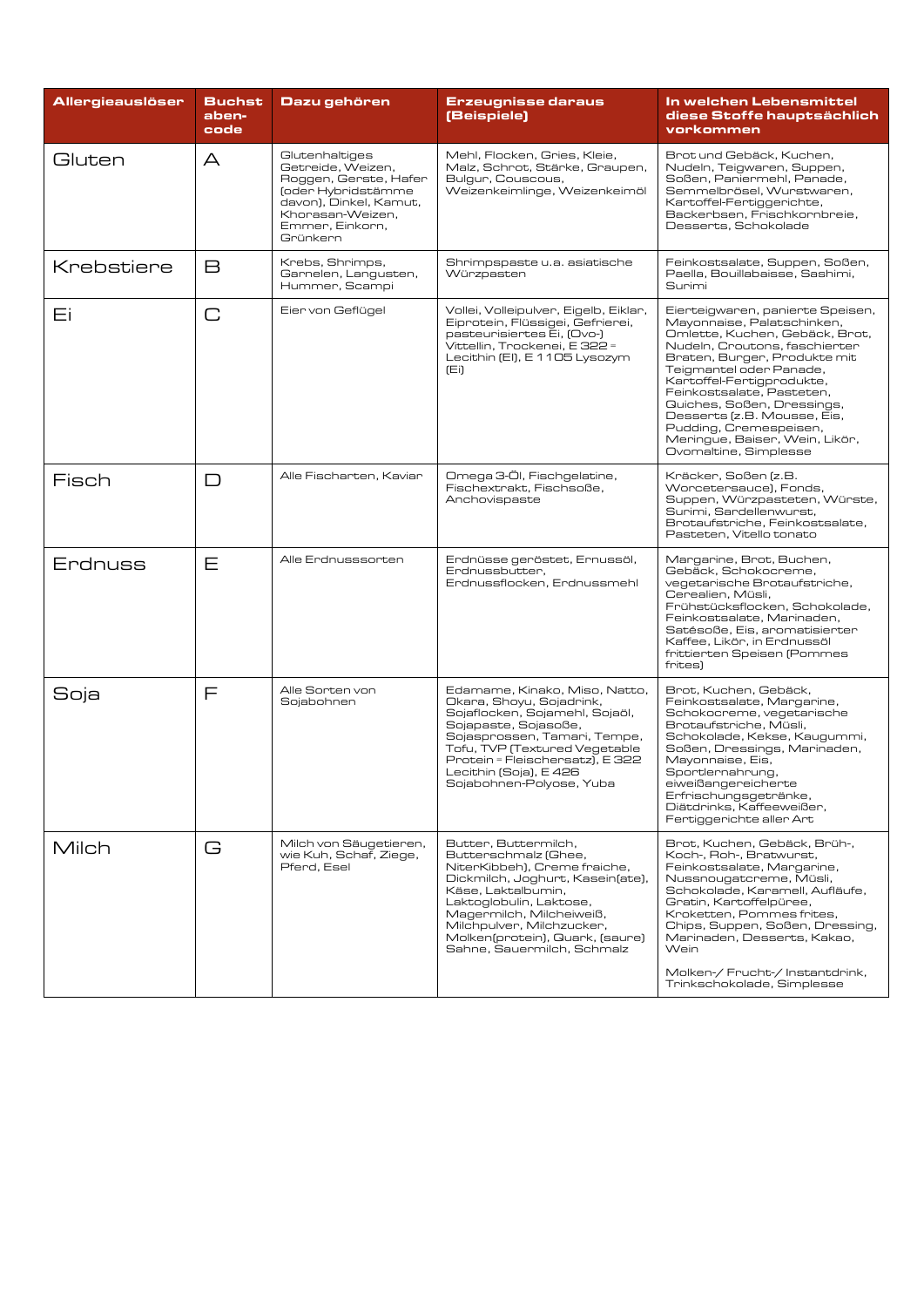| Nüsse                                                              | $\mathsf{H}$ | Schalenfrüchte wie<br>Mandeln, Haselnüsse,<br>Walnüsse, Pistazien,<br>Paranüsse.<br>Pekannüsse.<br>Makadamianüsse.<br>Queenslandnüsse.<br>Cashewkerne,<br>Kaschunüsse | Gemahlene, gehobelte,<br>geröstete etc. Nüsse,<br>Nusspasten, Nusscremes,<br>Nussöle                                      | Brot, Kuchen, Gebäck,<br>Brühwürste (Pistazien).<br>Rohwürste (Walnüsse),<br>Pasteten, Feinkostsalate<br>(Waldorf), Joghurt, Käse, Nuss-<br>/Nougatcreme, vegetarische<br>Aufstriche, Müsli, Schokolade,<br>Marzipan, Müsliriegel, Kekse,<br>Dressings, Curry, Pesto,<br>Desserts, Likör, aromatisierter<br>Kaffee |
|--------------------------------------------------------------------|--------------|-----------------------------------------------------------------------------------------------------------------------------------------------------------------------|---------------------------------------------------------------------------------------------------------------------------|--------------------------------------------------------------------------------------------------------------------------------------------------------------------------------------------------------------------------------------------------------------------------------------------------------------------|
| Sellerie                                                           | L            | Bleichsellerie.<br>Knollensellerie.<br>Staudensellerie                                                                                                                | Sellerieblatt, -samen, -saft,<br>Selleriepulver (auch in<br>Gewürzen /<br>Kräutermischungen),<br>Selleriesalz             | Suppengrün, Gewürzbrot,<br>Wurst, Fleischerzeugnisse,<br>Fleischzubereitungen,<br>Kräuterkäse, Fertiggerichte,<br>Feinkostsalate, Brühe, Suppen,<br>Eintopf, Soßen, Dressing, Essig,<br>Marinaden, Gewürzmischungen,<br>Curry, salzige Snacks (Chips)                                                              |
| Senf                                                               | $\mathsf{M}$ | L,                                                                                                                                                                    | Senfkörner, Senfpulver, Senf,<br>Senföl, Senfsprossen                                                                     | Fleischerzeugnisse,<br>Fleischzubereitungen,<br>Fertiggerichte, Feinkostsalate,<br>Suppen, Soßen, Dressing,<br>Mayonnaise, Ketchup,<br>eingelegtes Gemüse und<br>Gewürzmischungen, Käse,<br>Essiggurken                                                                                                            |
| Sesam                                                              | $\mathbb N$  |                                                                                                                                                                       | Sesamsamen, Sesammehl,<br>Sesampaste (Tahin),<br>Sesamsalz (Gomasio), Sesamöl                                             | Brot, Knäckebrot, Gebäck (süß<br>und salzig), Müsli, vegetarische<br>Gerichte, Falafel, Salate, Humus,<br>Feinkostsalate, Marinaden,<br>Desserts                                                                                                                                                                   |
| Sulfite                                                            | $\bigcap$    | E 220 - E 228<br>Sulfit in einer<br>Konzentration von mehr<br>als 10mg/kg                                                                                             | Mit Schwefel behandeltes<br>Trockenobst, getrocknete<br>Gemüse, Pilze,<br>Tomantenpüree,<br>Kartoffelprodukte, Wein, Bier | Fruchtzubereitungen, Müsli,<br>Brot, Fleischerzeugnisse und -<br>zubereitungen, Feinkostsalate,<br>Suppen, Soßen, Sauerkraut,<br>Fruchtsaft, Chips und andere<br>aetrocknete<br>Kartoffelerzeugnisse, gesalzener<br>Trockenfisch                                                                                   |
| <b>LUPINEN</b><br>(auch Wolfsbohne<br>oder Feigenbohne<br>genannt) | $\Box$       | $\overline{a}$                                                                                                                                                        | Lupinenmehl, Lupinenprotein,<br>Lupinenkonzentrat,<br>Lupinenisolat, Alfalfasprossen                                      | Brot, Gebäck, Pizza, Nudeln,<br>Snacks, fettreduzierte<br>Fleischerzeugnisse,<br>Fleischersatz/vegetarische<br>Produkte, glutenfreie Produkte.<br>Desserts, milchfreier Eierersatz,<br>Kaffeeersatz, Flüssiggewürze                                                                                                |
| Weichtiere                                                         | $\mathsf{R}$ | Schnecken, Abalone,<br>Oktopus, Tintenfisch,<br>Calamares, alle<br>Muscheln, Austern                                                                                  | Austernsoße                                                                                                               | (asiatische) Würzpasten, Paella,<br>Suppen (Boullaibaisse), Soßen,<br>Marinaden, Feinkostsalate                                                                                                                                                                                                                    |